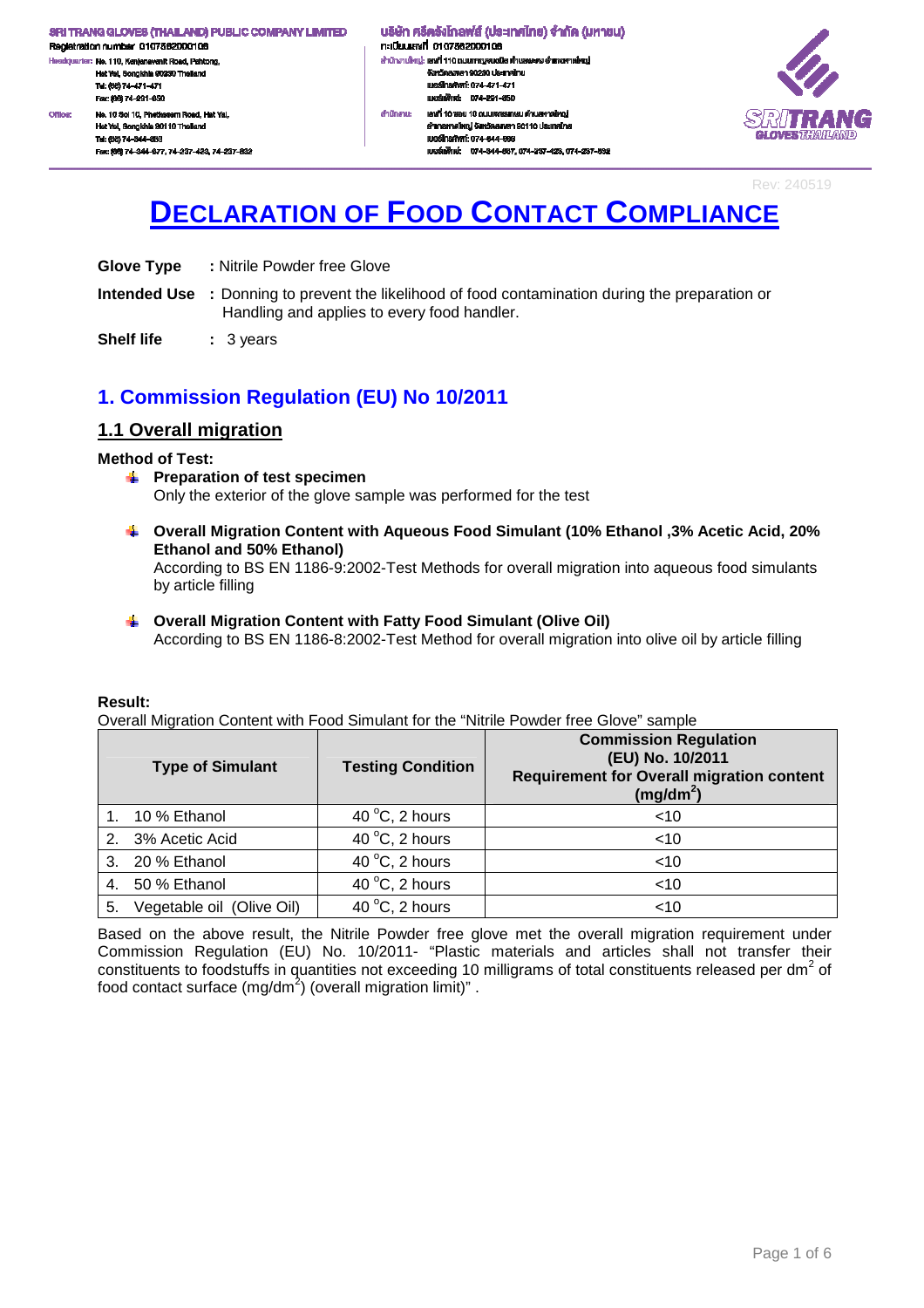n: เมียนเลงที่ 0107562000106 สำนักงานใหญ่: เสงที่ 110 ถนนกาญจนอนิช คำบลพะคง อำเภอคาดใหญ่ งังหวัดสงพลา 90230 ประเทศไทย<br>เบอร์โทรศัพท์: 074-471-471 เนอร์เฟิกล่ะ 074-201-650 เลฟที่ 10 ซอย 10 ถนนเพชรเกษม ดำนลหาดใหญ่ ahūninu: อำเภอหาคใหญ่ จังหวัดสมุขยา 90110 ประเทศไทย IUDS TrishWrf: 074-344-003 เบอร์แพ็กซ์: 074-344-667, 074-237-423, 074-237-632

้นธิษัท ศรีตรังโทลฟส์ (ประเทศไทย) จำกัด (มหาชน)



Rev: 240519

### **1.2 Heavy metal in glove**(cont'd)

### **Method of Test:**

No. 10 Soi 10, Phetkasern Road, Hat Yal,

Fec: (66) 74-344-677, 74-237-423, 74-237-832

Hat Yai, Songkhla 90110 Thaila

### **Specific Migration of Heavy Metals**

The sample was filled with the simulations at  $40^{\circ}$ C for 2 hours as according to BS EN 1186-9:2002 and BS EN 13130-1:2004 as reference. The simulants were then analysed by inductively Coupled Plasma-Mass Spectrometry (ICP-MS) for the elemental contents.

### **Result:**

Fex: (66) 74-201-660

Tel: (66) 74-344-663

Office:

Specific Migration of Heavy Metals (in 3% Acetic Acid) for the "Nitrile Powder free Glove" Sample

| <b>Test</b>      | <b>Testing</b><br><b>Condition</b> | <b>Detection</b><br>Limit (mg/kg) | <b>Commission Regulation</b><br>(EU) No. 10/2011<br><b>Requirement for Specific Migration</b><br>Limit (mg/kg)* |
|------------------|------------------------------------|-----------------------------------|-----------------------------------------------------------------------------------------------------------------|
| 1. Aluminum, Al  | 40 $\degree$ C, 2 hours            | 0.1                               | ا>                                                                                                              |
| 2. Barium, Ba    | 40 $\degree$ C, 2 hours            | 0.1                               | <1                                                                                                              |
| 3. Cobalt, Co.   | 40 $\degree$ C, 2 hours            | 0.05                              | < 0.05                                                                                                          |
| 4. Copper, Cu    | 40 $\degree$ C, 2 hours            | 0.1                               | $<$ 5                                                                                                           |
| 5. Iron, Fe      | 40 $\degree$ C, 2 hours            | 0.1                               | <48                                                                                                             |
| 6. Lithium. Li   | 40 $\degree$ C, 2 hours            | 0.1                               | < 0.6                                                                                                           |
| 7. Manganese, Mn | 40 $\degree$ C, 2 hours            | 0.1                               | <0.6                                                                                                            |
| 8. Nickel, Ni    | 40 $\degree$ C, 2 hours            | 0.01                              | <0.6                                                                                                            |
| 9. Zinc, Zn      | 40 $\degree$ C, 2 hours            | 0.1                               | < 25                                                                                                            |

Based on the above results, the "Nitrile Powder free Glove" sample met the specific migration of Heavy Metals requirements for the above tests under Commission Regulation (EU) No 10/2011.

**Reference Report** : Test Report No. 7191207897-CHM19-01-TSL **Test carried out at** : TUV SUD PSB Pte.Ltd., Singapore

Best Regards,

 $sum_{i}$ 

Ms. Vanlinee Laohachaiyakul Product Manager

 $25nC$ 

Ms. Rosna Yensuk Laboratory manager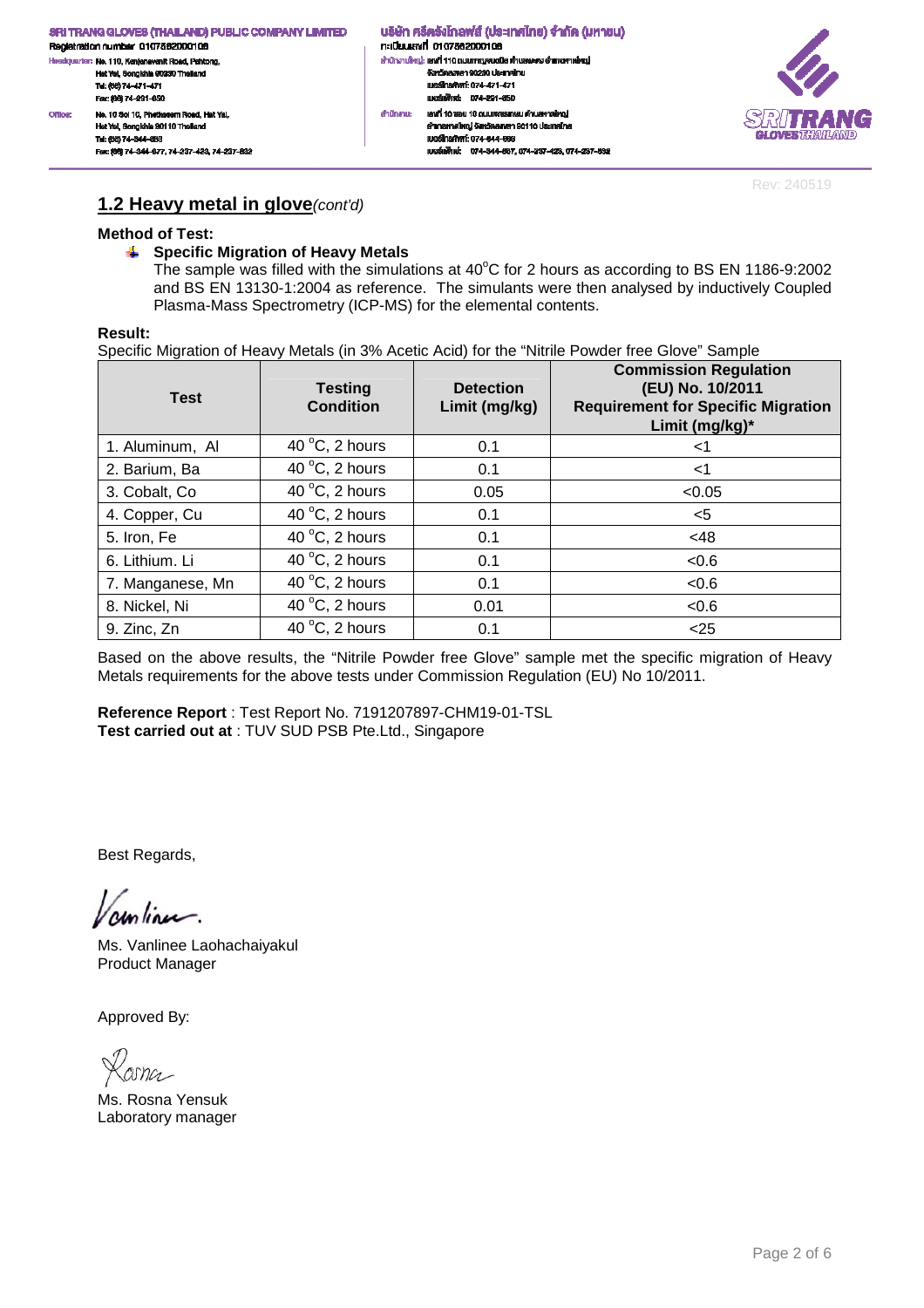Registration number 0107562000106 .<br>dquarter: No. 110, Kanjanavanit Road, Pahtong, .<br>He Hat Yai, Songkhla 90230 Thailand<br>Tel: (66) 74-471-471 Fex: (66) 74-201-660 No. 10 Soi 10, Phetkasem Road, Hat Yal, Office Hat Yai, Songkhia 90110 Thailand Tel: (66) 74-344-663

Fec: (66) 74-344-677, 74-237-423, 74-237-832

้ บริษัท ศรีตรังโทลฟส์ (ประเทศไทย) จำกัด (มหาชน) n: เมียนเลงที่ 0107562000106 สำนักงานใหญ่: เสงที่ 110 ถนนกาญจนวนิช พำบลพะตง อำเภอหาดใหญ่ งังหวัดสงหลา 90230 ประเทศไทย<br>เบอร์โทรศัพท์: 074-471-471 เมษร์แพ็กล่ะ 074-201-650 เลฟที่ 10 ซอย 10 ถนนเพชรเกษม ดำนลหาดใหญ่ ahūninu: อำเภอหาคใหญ่ จังหวัดสงขลา 90110 ประเทศไทย IUDS TrishWrf: 074-344-003 เบอร์แฟ็กซ์: 074-344-667.074-237-423.074-237-632



Rev: 240519

## **2. FDA EXTRACTION TEST: CFR 177.2600**

Code of Federal Regulation, Title 21

Chapter 1 – food and drug Administration

Part 177.2600 – Rubber articles intended for repeated use

Sovent: Distilled water, n-Hexane

Sample: Nitrile Powder free Glove

### **Result:**

| <b>EXTRACTION TIMES</b> | <b>SOVENT</b>   | <b>REQUIREMENT</b><br>$(mg/in.2)$ max. | <b>PASS/FAIL</b> |
|-------------------------|-----------------|----------------------------------------|------------------|
| First 7 hrs.            | Distilled water | 20                                     | <b>PASS</b>      |
| Next 2 hrs.             | Distilled water |                                        | <b>PASS</b>      |
| First 7 hrs.            | n-Hexane        | 175                                    | <b>PASS</b>      |
| Next 2 hrs.             | n-Hexane        |                                        | <b>PASS</b>      |

**Reference Report :** Test Report PN 134681-D **Test carried out at :** Akron Rubber Development Laboratory, Inc

Best Regards,

continu.

Ms. Vanlinee Laohachaiyakul Product Manager

osna

Ms. Rosna Yensuk Laboratory manager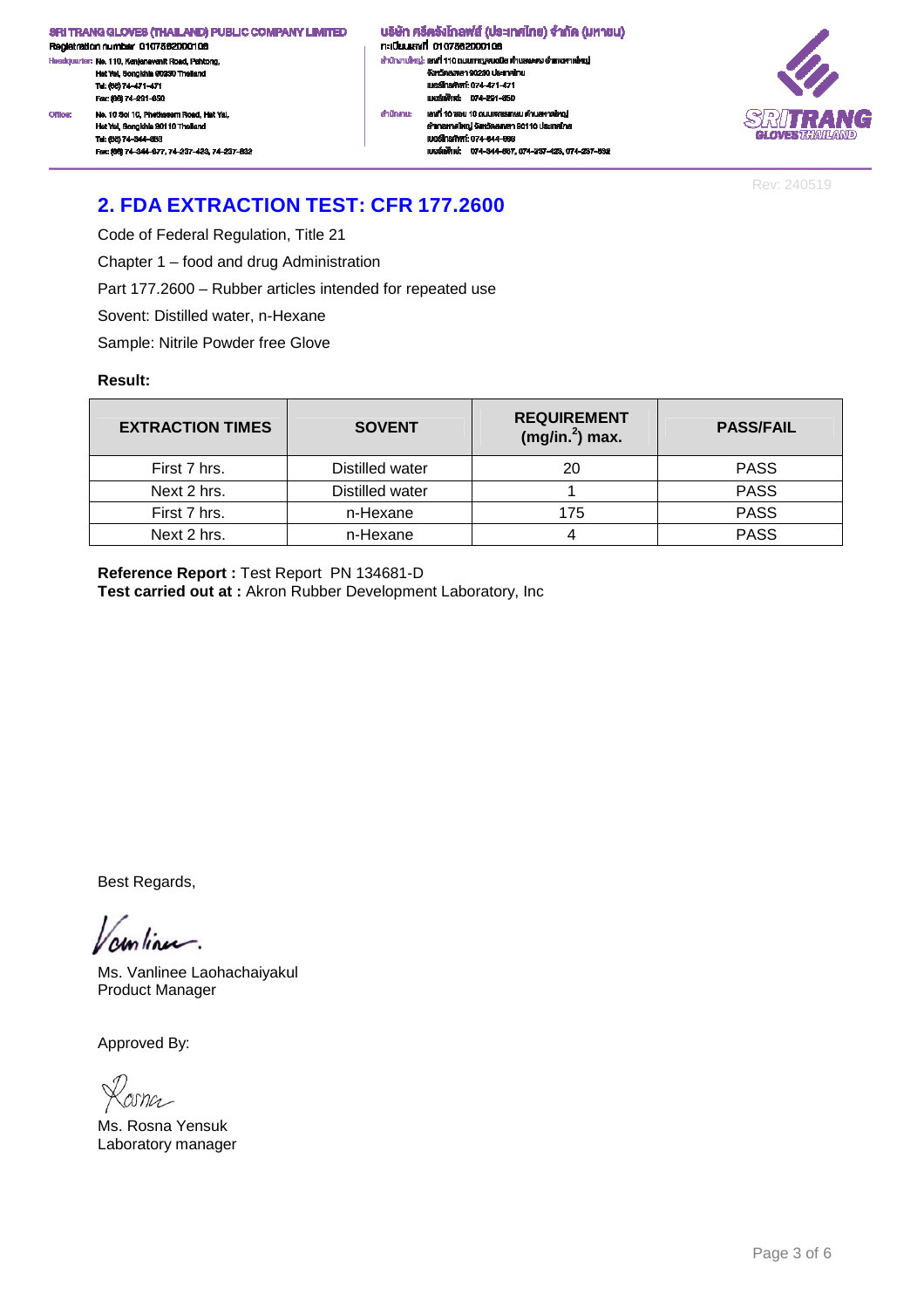- .<br>ciquarter: No. 110, Kanjanavanit Road, Pahtong, .<br>He Hat Yai, Songkhla 90230 Thailand Tel: (66) 74-471-471 Fex: (66) 74-201-660 No. 10 Soi 10, Phetkasem Road, Hat Yal, Office: Hat Yai, Songkhia 90110 Thailand Tel: (66) 74-344-663 Fec: (66) 74-344-677, 74-237-423, 74-237-832
- ้ บริษัท ศรีตรังโทลฟส์ (ประเทศไทย) จำกัด (มหาชน) n: เมียนเลงที่ 0107562000106 สำนักงานใหญ่: เสงที่ 110 ถนนกาญจนอนิช ด้านสพะดง อำเภอคาดใหญ่ งังหวัดสงหลา 90230 ประเทศไทย<br>เบอร์โทรศัพท์: 074-471-471 เมอร์เพ็กล่ะ 074-201-650 เลฟที่ 10 ซอย 10 ถนนเพชรเกษม ดำนลหาดใหญ่ ahūninu: อำเภอหาคใหญ่ จังหวัดสงขลา 90110 ประเทศไทย IUDS TrishWrf: 074-344-003 เนอร์เพ็กซ์: 074-344-667, 074-237-423, 074-237-632



Rev: 240519

### **3. Japan Food Sanitation Law (JFSL) 370 and its amendments**

Sample Description : Nitrile Powder free Glove

|    | Test Parameter                                          | <b>Conclusion</b> |
|----|---------------------------------------------------------|-------------------|
|    | 1. Lead (Total)                                         | <b>PASS</b>       |
|    | 2. Cadmium (Total)                                      | <b>PASS</b>       |
|    | 3. Phenol (Extractable)                                 | <b>PASS</b>       |
|    | 4. Extractable Formaldehyde                             | <b>PASS</b>       |
|    | 5. Extractable Zinc                                     | <b>PASS</b>       |
|    | 6. Heavy Metal (as Lead) in 4% acetic acid extraction   | <b>PASS</b>       |
|    | 7. Residue after Evaporation Test (Water & 20% ethanol) | <b>PASS</b>       |
| 8. | Residue after Evaporation Test (4% acetic acid)         | <b>PASS</b>       |
|    | 9. Migration of color Extraction (Water & 20% ethanol)  | <b>PASS</b>       |
|    | 10. 2-Mercaptoimidazoline Content                       | <b>PASS</b>       |

### **Test Requested**

Japan Ministry of Health and Welfare Notification No. 370 and amendments Part III Section D for the compliance of the provisions of paragraph 1 of Articles 7 and Articles 10 of Japan Food Sanitation Law (Law No.233)

### **MATERIAL TEST**

**Method**: with reference of Section III of Japan Ministry of Health and Welfare Notification No. 370 and amendments.

| <b>Test Items</b>         | <b>Maximum Permissible Limit</b> |
|---------------------------|----------------------------------|
| <b>Total Lead content</b> | $100 \text{ u}g/g$               |
| Total Cadmium content     | $100 \text{ u}g/g$               |
|                           |                                  |

\* ug/g: microgram per gram

### **ELUTION TEST**

| <b>Test Items</b>     | Leaching<br><b>Condition</b> | Leaching<br><b>Solution</b> | <b>Maximum</b><br><b>Permissible Limit</b> |
|-----------------------|------------------------------|-----------------------------|--------------------------------------------|
| Phenol                | 60 °C, 30 min                | Water                       | 5 ug/mL                                    |
| Formaldehyde          | 60 °C, 30 min                | Water                       | Negative                                   |
| <b>Zinc</b>           | 60 °C, 30 min                | 4% acetic acid              | 15 ug/mL                                   |
| Heavy Metal (as Lead) | 60 °C, 30 min                | 4% acetic acid              | 1 $ug/mL$                                  |
| Evaporation residue   | 60 °C, 30 min                | Water                       | 60 ug/mL                                   |
| Evaporation residue   | 60 °C, 30 min                | 4% acetic acid              | 60 ug/mL                                   |
| Evaporation residue   | 60 °C, 30 min                | 20% ethanol                 | 60 ug/mL                                   |

\* ug/mL: microgram per millilitre,

"Negative" mean it's not persence of color migration/ "Positive" mean it's persence of color migration

### **ELUTION TEST**

| <b>Test Items</b>      | Leaching<br><b>Condition</b> | Leaching<br><b>Solution</b> | <b>Maximum</b><br><b>Permissible Limit</b> |
|------------------------|------------------------------|-----------------------------|--------------------------------------------|
| <b>Color Migration</b> | 60 °C, 30 min                | Water                       | Negative                                   |
| <b>Color Migration</b> | 60 °C, 30 min                | 4% acetic acid              | Negative                                   |
| <b>Color Migration</b> | 60 °C, 30 min                | 20% ethanol                 | Negative                                   |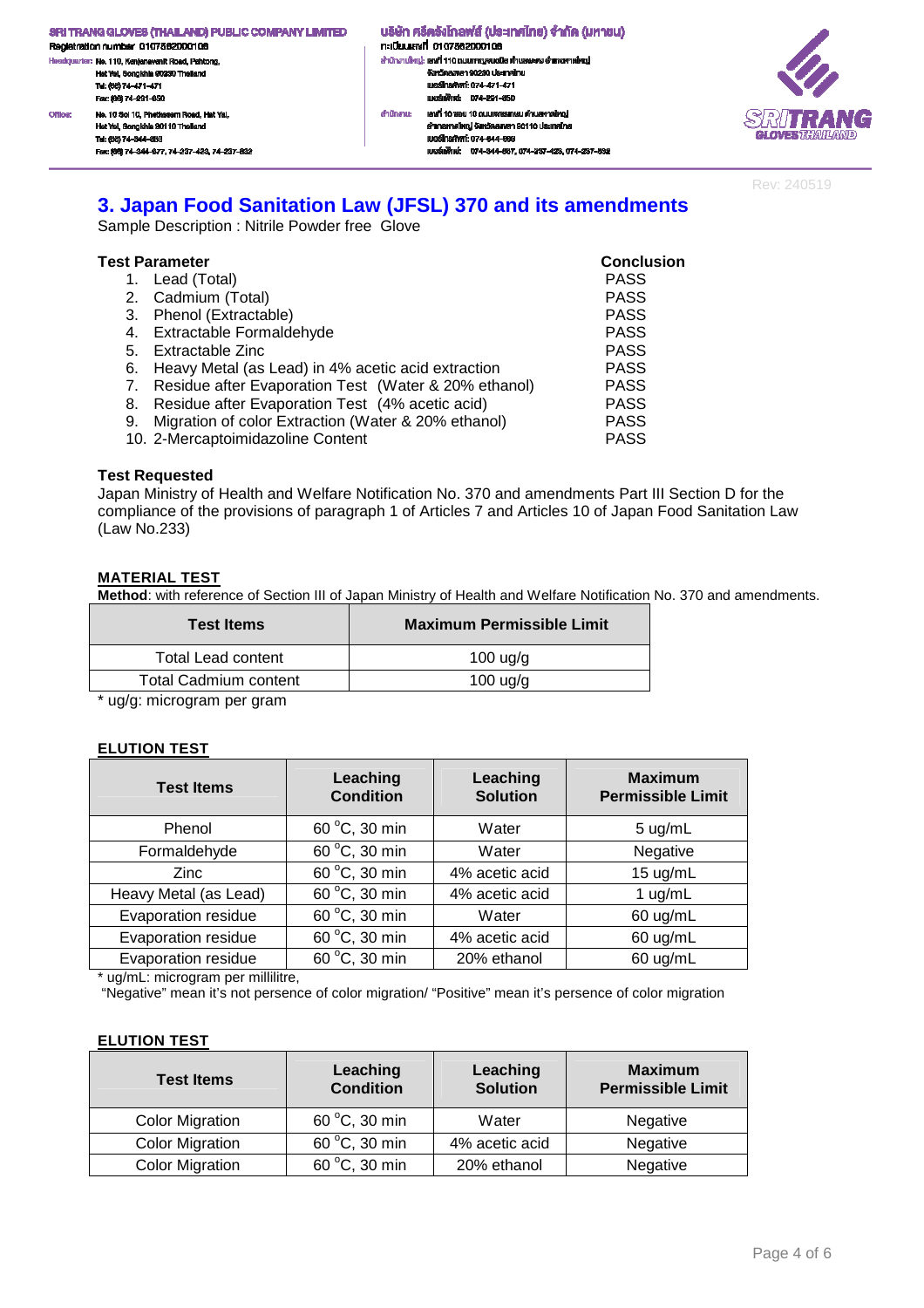

Rev: 240519

### **2-MERCAPTOIMIDAZOLINE CONTENT** (cont'd)

Method: with reference of Section III of Japan Ministry of Health and Welfare Notification No. 370 and amendments.

| <b>Test Items</b>     | <b>Reporting Limit</b><br>(ug/g) | <b>Requirement</b> |
|-----------------------|----------------------------------|--------------------|
| 2-Mercaptoimidazoline | 20                               | Negative           |
| Comment               | PASS                             | -                  |

**Reference Report :** Test Report No. 4204221, 4204227 **Test carried out at :** SGS (Thailand) Limited

Best Regards,

unlinu.

Ms. Vanlinee Laohachaiyakul Product Manager

Losna

Ms. Rosna Yensuk Laboratory manager